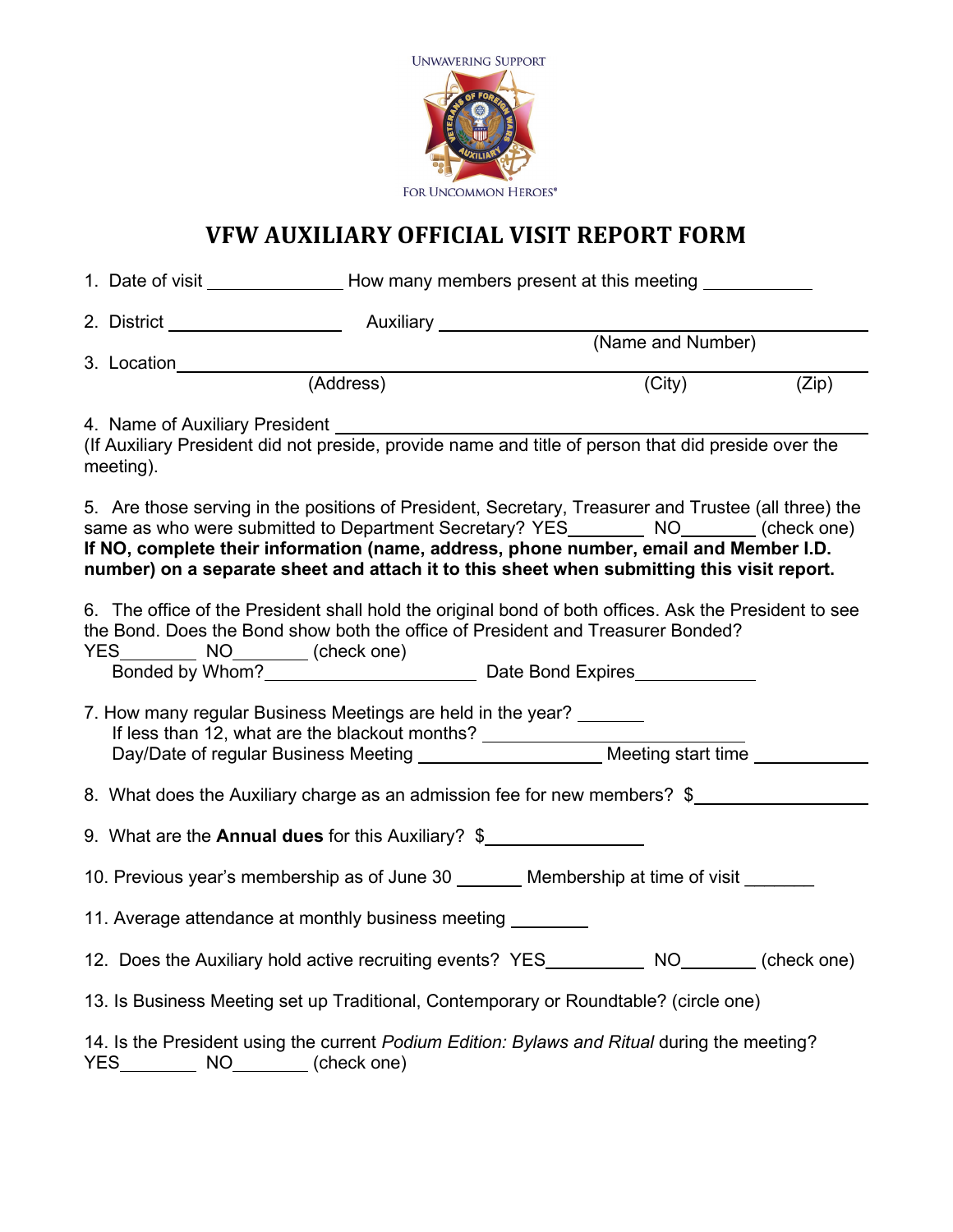15. Are the meetings following the Auxiliary Order of Business according to the Ritual? YES NO (check one)

16. Do newly obligated members receive the Auxiliary membership pin and current *Podium Edition: Bylaws and Ritual?* YES NO (check one)

17. With a show of hands during the meeting, how many members present are:

Logged on to Malta? Use the Resources page on the National website? Receive the e-newsletter?

## 18**. DOES THE SECRETARY:**

- a. Keep the minute book according to the Booklet of Instructions? YES MO
- b. Are the minutes kept in a bound book **OR** typed in a binder? (circle one)
- c. Is the book of the Secretary audited quarterly according to the Bylaws? YES \_\_\_\_ NO \_\_\_\_
- d. Do elected Trustees sign all pages of the Secretary's minutes? YES \_\_\_\_ NO \_\_\_\_
- e. Is the Bond incorporated into the minutes? YES \_\_\_\_ NO \_\_\_\_
- f. Is the Treasurers report incorporated in the Minute Book of the Secretary? YES NO
- g. Is the Audit incorporated in the Minute Book of the Secretary? YES \_\_\_\_ NO \_\_\_\_
- h. What is the date of the last Audit noted in the Secretary's Minute Book? \_\_\_\_\_\_\_\_\_
- i. Does Secretary read the minutes as part of the order of business? YES \_\_\_\_ NO \_\_\_\_
- j. Are Department and/or National Communications read by the Secretary? YES NO

# 19. **DOES THE TREASURER:**

- a. Maintain Treasurers Books according to the Bylaws and Booklet of Instructions? YES NO
- b. Is the Treasurers work kept in a bound book **OR** typed in a binder? (circle one)
- c. Are the Treasurer's book and **all records** (bank statements, savings books, bingo accounts, receipt books etc.) of the Treasurer audited quarterly according to the Bylaws and signed by the Trustees (must be at least one (1) elected trustee)? YES \_\_\_\_\_ NO \_\_\_\_\_
- d. What is the date of the last audit noted in the Treasurers Book?
- e. Does the Treasurer read her report as part of the Order of Business? YES MO
- f. Are all funds audited (relief, savings, ways and means, Bingo, cancer insurance, kitchen, etc.)? YES NO
- g. Has the 990N or other tax form been filed with the IRS? YES NO File date of 990/tax form Date copy of form sent to Department Office
- h. Does the Treasurer have a computer or access to one to complete all the duties of the office? YES NO
- i. Ask the Treasurer if he or she has accessed MALTA, the Treasurer's webpage on the National website and if he or she has printed out the Treasurer's Guide and needed forms for the office of Treasurer (membership applications, etc.)

Accessed MALTA? YES \_\_\_\_ NO Accessed the Treasurer's webpage on the National website? YES NO Printed out the Treasurer's Guide? YES \_\_\_\_ NO \_\_\_\_\_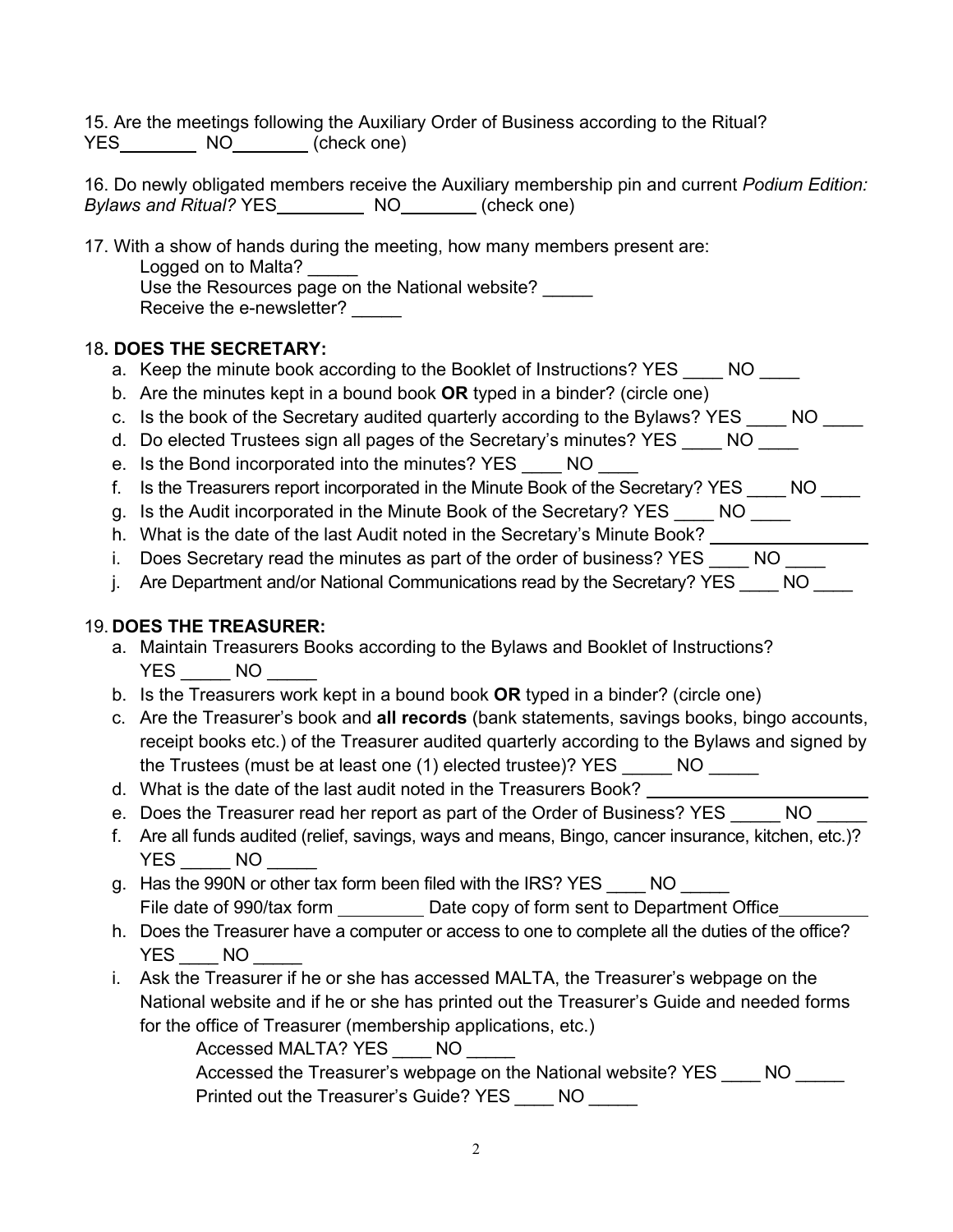### 20. **DO THE TRUSTEES (ask them directly):**

*If not present prior to the meeting, ask them to stay a few minutes after the meeting. Please do not take up a lot of their time.*

a. Hold audits and have all the books and paperwork in their possession when performing the audit? YES \_\_\_ NO

Do they do the actual audit **OR** does the Treasurer? (circle one)

- b. Follow the "How to Do an Audit" Guidelines available from Department? YES NO
- c. Does the #1 Trustee call the audit and send the completed audit to Department? YES NO

If **NO**, give the position of the person who mails the audit

- d. Read the Quarterly Audit and ensure it is acted upon at the meeting? YES NO
- e. Do the Trustees get the bills from Conductor/Conductress, sign them for approval or reject the bills and make or give a report under REPORT OF TRUSTEES in the meeting? YES NO
- 21. Have Chairmen been appointed to correspond with ALL National and Department Programs? YES NO

If no, what programs are lacking a chairman and why? \_\_\_\_\_\_\_\_\_\_\_\_\_\_\_\_\_\_\_\_\_\_\_\_\_\_\_\_

22. Did the Auxiliary President have his or her Chairmen promote Programs or talk about Program projects involving the members? YES \_\_\_\_ NO

23. Is the Auxiliary participating in reporting on Programs? YES NO

| 24. Do you consider this Auxiliary to be in good working order? YES |  |
|---------------------------------------------------------------------|--|
| Why or why not?                                                     |  |

25. List any questions or concerns that arose during the visit for which our Department needs to respond that will help or encourage this Auxiliary.